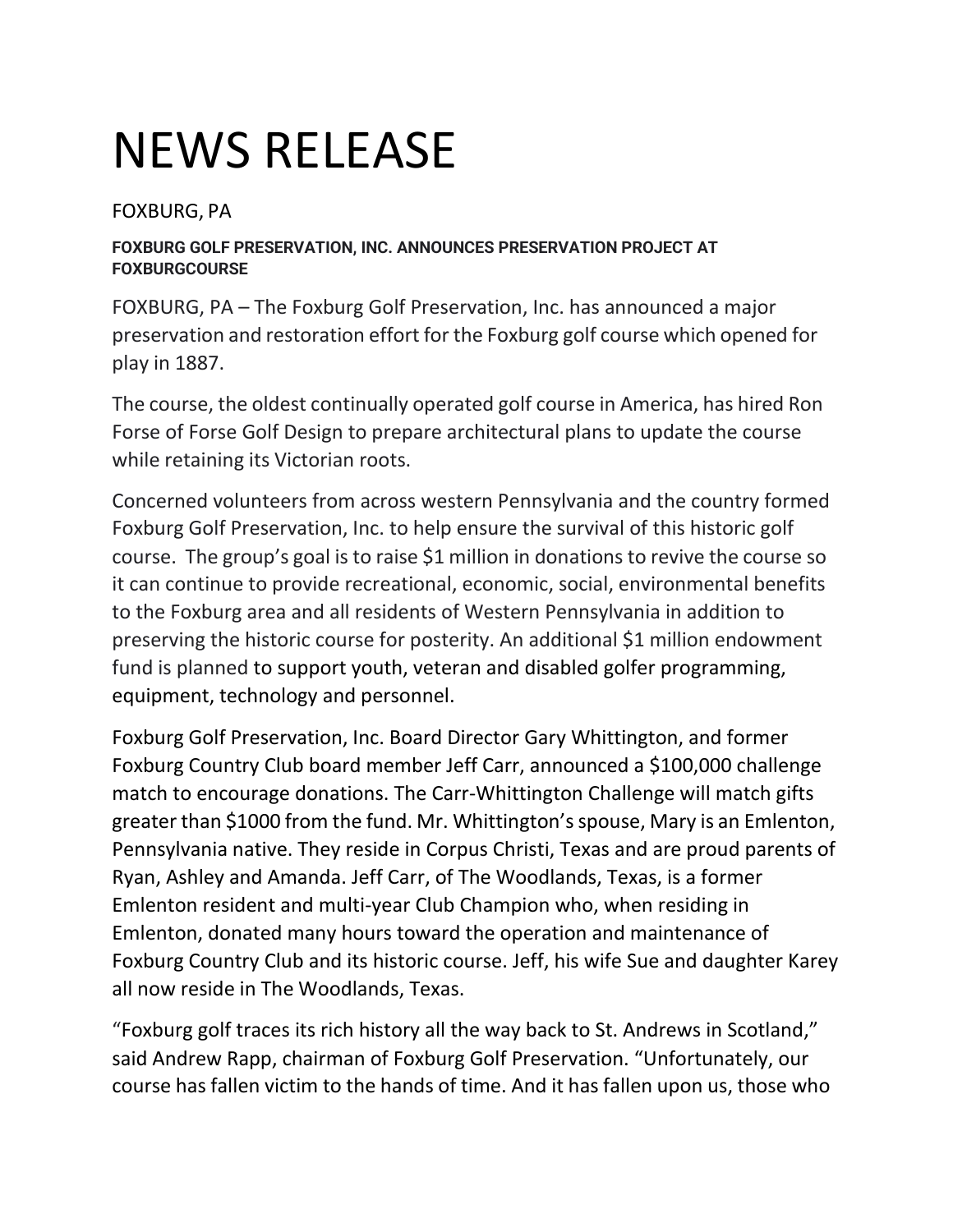love the course and its historic significance, to do something about it. This is the reason we started The 1887 Project."

The course is listed on the National Historic Registry of Historic Places and is home to the American Golf Hall of Fame and Museum.

The town of Foxburg, about 55 miles north of Pittsburgh, was once a busy marketplace with both the Pennsylvania Railroad and the Baltimore and Ohio Railroad stopping in the town. But those once-thriving oil, lumber, gas and glass industries are long gone, and the region's population and financial resources have slowly declined in recent decades. As a result, Foxburg Country Club simply has not been able to sustain consistent investment in the course's historic original design, infrastructure, equipment and maintenance.

"The 1887 Project's goal is to retain the historic traditions while updating facilities and features to meet the expectations of contemporary golfers," Rapp said. "Doing so will provide additional golfing opportunities for people of all ages and backgrounds and will attract visitors throughout the region. The village of Foxburg is becoming a sought-after destination for those who are seeking to escape the noise of city life. This renovation will further add to Foxburg's appeal. The Foxburg Golf Course will be a throwback to Victorian era golf architecture, a rarity in today's American golf course landscapes."

Forse expects to oversee the restoration of several greens, tee boxes, bunkers, sand traps and fairways, plus additional historic architectural features on the nine-hole course's 40 acres of playing surface.

The project hopes to upgrade things such as more modern and reliable turf equipment, fairway and green mowers, aeration equipment and a sprayer. The existing irrigation system, including the storage tank, pumps, distribution lines and automated master control system, will be replaced. "To do this right, we will upgrade the infrastructure of this old course. We also want to make sure we have the right equipment necessary to maintain the new playing surface," Rapp added.

The course's Scotland connection comes from its founder, Joseph Mickle Fox, a son of Philadelphia real estate and oil baron. Fox was a star cricket player for Philadelphia's Merion Cricket Club, which traveled to Great Britain for a series of international matches. A stop in Edinburgh led Fox to visit St. Andrews, the home of golf. There, Fox met Old Tom Morris, the professional at the Old Course and